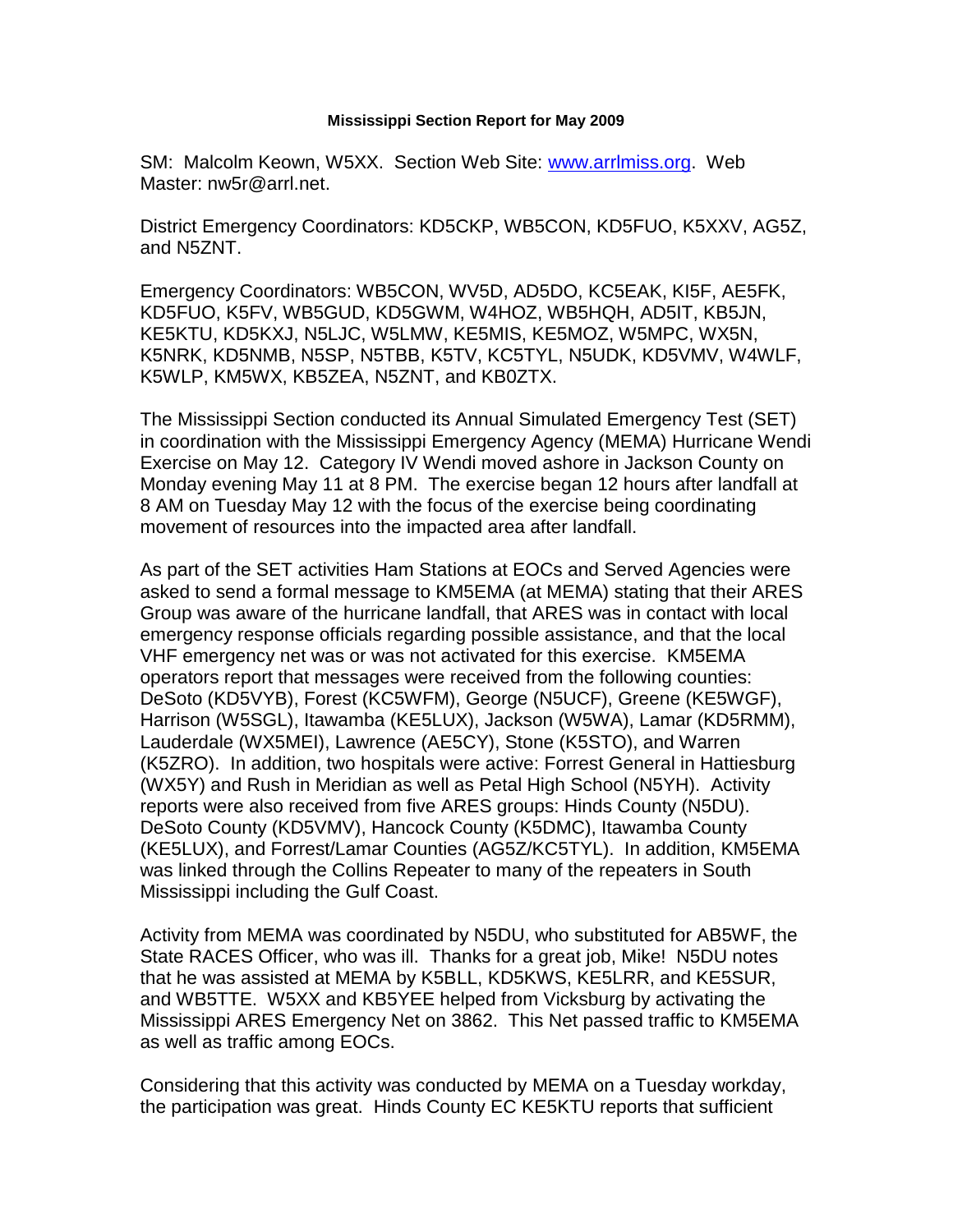participation was not available on Tuesday, so Hinds/Rankin Counties held their SET on the following Saturday involving a train derailment into a power substation. Other counties are expected to hold a local SET later in the year.

Clear your calendars for Field Day 2009 on June 27-28! Mississippi Hams will charge off into the boonies to wrestle with coax and guy wires, scratch their heads when rigs won't load, fight the heat and humidity, and swat mosquitoes. Don't miss the fun, food, and fellowship! Now is the time to get prepared!

State Government Liaison AK5J made arrangements for Governor Barbour to declare June 21 through 27 as Amateur Radio Week. A copy of the document has been placed on the Section Web Site. If you would like a copy for publicity purposes send an email to  $ak5\overline{\omega}$  arrl.net or print it from the web site.

Dayton 2009 is now history. Fortunately this year it only rained on Saturday Morning, so all enjoyed the Flea Market for most of the Hamvention. Several Mississippi Hams made the trek to Dayton including K5BLL, WB8BZH, KB5CSQ, W5MSW, KA5VFU, WB5TTE, W5XX, N5YY, and the MFJ Gang.

Although it has been nearly four years since Katrina made landfall, residents of the Gulf Coast are still painfully aware of the aftermath, especially the children. With this in mind, Vo Tech Teachers K5CQT and K5RGM offered a course leading to the Technician Licensee with the thought that when the next 'Big One' comes, these students could do something to help. With some assistance from K5MOZ, K4GSG, and other members of the Jackson County ARC, twenty-six 10 through 12 grade students took the Technician Test in mid May and 23 passed (see list of new hams later in this Section Report). Kudos for K5CQT and K5RGM and their helpers for giving these kids an opportunity to 'be prepared.' Watch for them from the W5WA GOTA Station during Field Day. A detailed account of this effort was prepared by K4GSG and posted on QRZ.COM.

Reporting from DeSoto County, EC KD5VMV relays that DEC KD5CKP and Asst. EC KE5WUN manned the Desoto County RACES Trailer during the Mississippi Task Force Exercise in Brandon. As fate would have it, a severe thunderstorm warning was issued for Rankin County over the local repeater, and as a result, KD5CKP and KE5WUN quickly coordinated moving the 100 participants to shelter. In addition, KD5VMV and KE5WKF attended the Mississippi All Hazards Conference in Biloxi.

EC KD5GWM reports that local net activation and manning of the EOC was required several times during May because of storm activity. Donna notes that ARES storm spotters did an excellent job of reporting information during tornado warnings. Further, the tower at the Lauderdale County EOC is finally up.

EC K5FV reports that the Rankin County ARES has signed an MOU with River Oaks Hospital in Flowood. Beginning immediately ARES will provide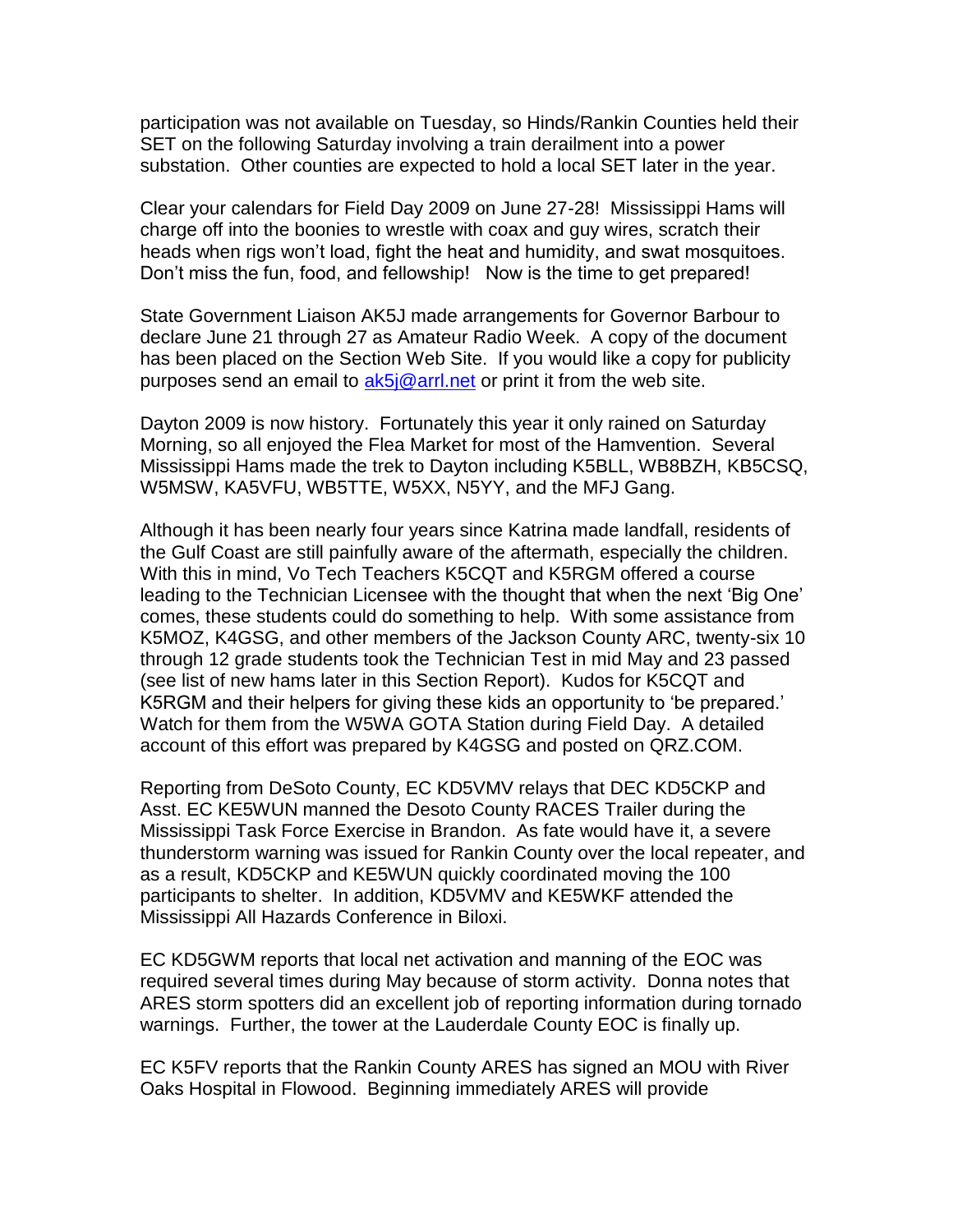communications technical assistance to the hospital in the event of an emergency. One of the provisions of the MOU is that ARES Members will receive training. River Oaks Security Director KE5UQS will provide a course based on FEMA's IS-100, IS-200, and IS-700 courses.

DEC/EC WB5CON reports that Alcorn County ARES assisted with communications during the 28th annual Corinth Coke 10K race in downtown Corinth. The volunteers included KD5LAP, K5WHB, K0RIS, KE5EFB, KJ4IHT, and KJ4ISD. Volunteers were posted at each mile marker to relay 1st, 2nd, and 3rd place runner and wheelchair participant information back to the start/finish line. This is the fourth consecutive year for ACARES to assist with this duty. APRS was used in the past two years as well, but was not implemented this year due to equipment issues. Corinth Coca-Cola Manager and Race Director Ken Williams was very pleased with the efforts of ACARES and stated he looks forward to having the group assist again next year. ACARES plans to implement APRS again next year as well as the possibility of feeding video back to the finish line and on the local access channel.

After six years and many hurricanes, Gulf Coast DEC W4WLF has retired and turned his duties over to K5XXV. Tom will remain as EC for Harrison County as well as accepting an appointment as Assistant SM. Thanks for your efforts over the years, Tom! Also in the EMCOMM area welcome to N5SP as EC for Forrest County and N5MZ as Assistant EC.

Marshall County EC KB0ZTX reports that Northwest Mississippi had a fairly quickly developed weather event in DeSoto County on May 27 with a great deal of ARES/RACES communications support. Heavy Winds downed numerous trees which resulted in multiple power outages. This information was relayed via 2 Meters to the Sheriff and Police departments. Much of the debris and power were restored within the first couple of hours after the storm event. Thanks to the following who participated in the event: KD5VMV, KE5EOQ, KD5CKP, KB0ZTX, W5GD, N5OUV, N5PYQ, KE5EOR, W9IK, W5LJD, KE5NBD, KE5OPL, KE5WKF, KE5UTJ, and KE5UTK.

Welcome to the following new Mississippi Hams: KF5BAH, Michael – Bay St. Louis; KF5BAI, Anthony – Laurel; KF5BAJ, Deidre – Laurel; KF5BDV, Margaret – Brookhaven; KF5BDW, John – Brookhaven; KF5BEN, Christopher – Pearl; KF5BFP, Kayelee – Gautier; KF5BFQ, Samuel – Gautier; KF5BFR, Ashley – Pascagoula; KF5BFS, Christian – Pascagoula; KF5BFT, Mykhael – Gautier; KF5BFU, David – Pascagoula; KF5BFV, Zachary – Pascagoula; KF5BFW, Casey - Gautier; KF5BFX, Cameron – Pascagoula; KF5BFY, Thad – Pascagoula; KF5BFZ, Peyton – Moss Point; KF5BGA, Johnathan – Pascagoula; KF5BGB, Shane – Pascagoula; KF5BGC, Broderick – Gautier; KF5BGD, Matt – Pascagoula; KF5BGE, Timothy – Pascagoula; KF5BGF, Tyler – Gautier; KF5BGG, Brooke – Pascagoula; KF5BGH, Jessie – Gautier; KF5BGI, Christian – Gautier; KF5BGJ, Shawn – Pascagoula; KF5BGK, Adrian – Pascagoula; KF5BGL, William – Pascagoula; KF5BHB – Read, Olive Branch; KF5BHC,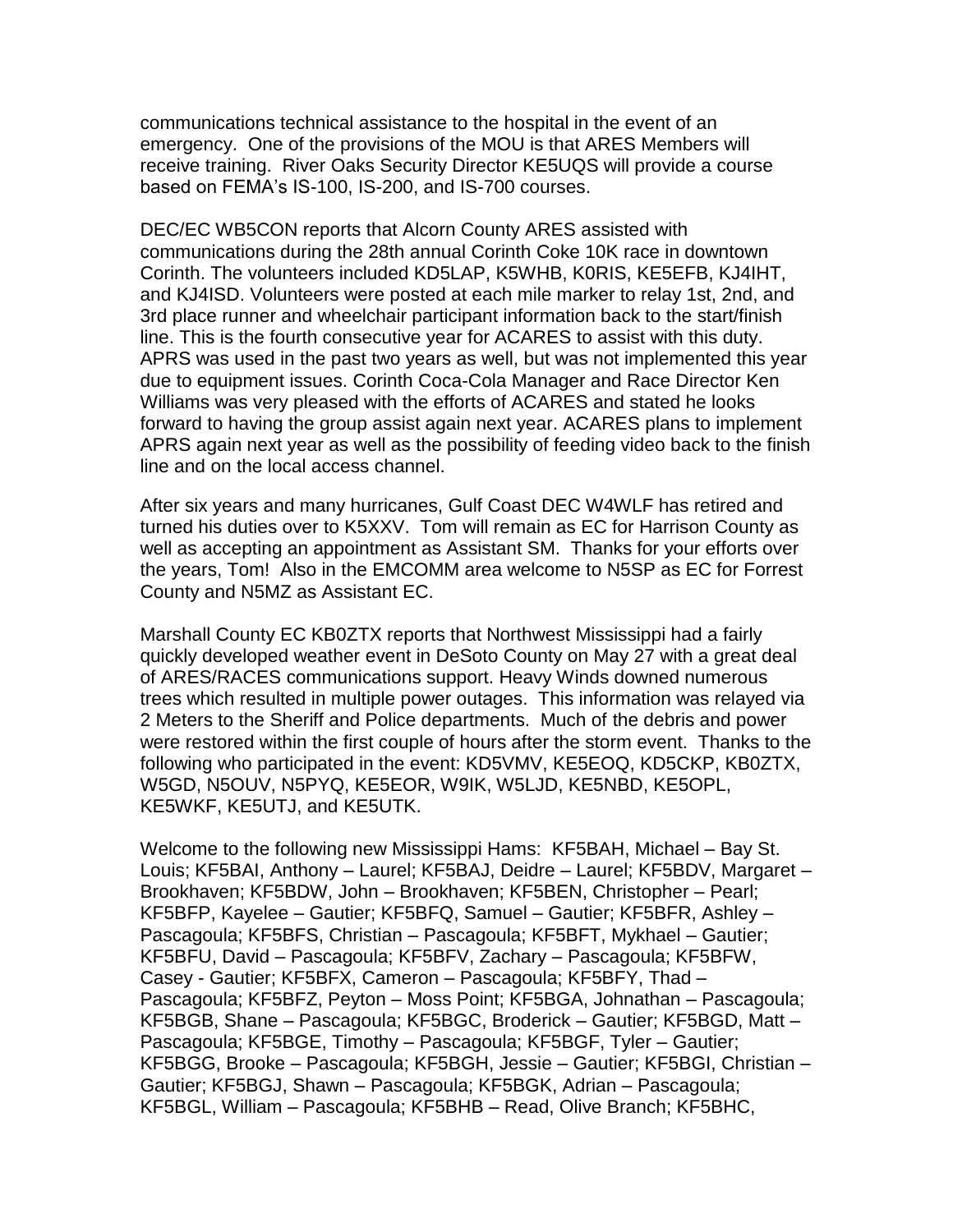Rachael – Senatobia; KF5BIE, Candi – Corinth; and KF5BIF, Ricky – Corinth. In addition a special welcome to KF5BNB of Saltillo, who at the ripe young age of 81, passed his Tech Exam at a Northeast Mississippi ARA Test Session in Fulton!

Also congratulations to 10-year-old Amber Kadel, who is now KJ4KCP, as result of some Elmering by the Jackson County ARA. As a result of her passing the Technician Exam, Amber had a nice write up in the Mobile Press-Register.

Welcome to the following new ARRL Members: KF5AMI – Vancleave; N5DQT – Hattiesburg; KC0DWH – Baldwyn; WB3EZQ – Oxford; WB3GRC – Oxford; KE5MOY – Gulfport; AB5NB – Louisville; WB4POP – Meridian; KE5RUD – Belden; N5SRT – Sumrall; N5TOG – McComb; KE5WOQ – Gulfport; and KE5WPW – Tremont. The ARRL Membership in Mississippi has dropped back this month to 1,021 from 1,031 during May. Time to go to work again!

Congratulations to the following on their upgrades: KF5ATV – Myrtle; KF5ATX – Blue Springs; KE5MQS – Byram; KE5PXD – Ocean Springs; KE5RRT – Long Beach; KE5UQS – Brandon; KE5VMT – Biloxi; KE5WKE – Etta; KE5YKH – Ocean Springs; and KE5ZQY – Biloxi.

Club Newsletters/Reports: Central MS ARA (K5FV), Hattiesburg ARC (AC5E), Jackson ARC (K5XU), Meridian ARC (W5MAV), MS Coast ARA (W5JDH), Pearl River County ARC (N5WLW), Northeast Mississippi ARA (KB5NMB), and the Vicksburg ARC (W5WAF).

DEC/EC Reports: KC5EAK (Pearl River), K5FV (Rankin), WB5GUD (Newton), KD5GWM (Lauderdale/Clarke), K5MOZ (Jackson), WX5N (Prentiss and Tishomingo), N5TBB (Tippah), KC5TYL (Lamar), N5UDK (Stone), KD5VMV (DeSoto), AG5Z (SE MS), and KB0ZTX (Marshall).

Net reports: sessions/QNI/QTC (Net Manager)

DRN5 62/Miss 100% Rep by W5XX, W5MLO, W5OXA, K5BBA, WB5ZED, and W5CPO (WB5ZED)

MS Section Phone Net 31/2742/21 (K5NRK)

Magnolia Section Net 31/813/6 (K5DSG)

Jackson Co ARES 31/507/8 (K5MOZ)

MS Slow Net 21/44/0 (W3TWD)

Meridian Area EN 6/71/2 (KD5GWM)